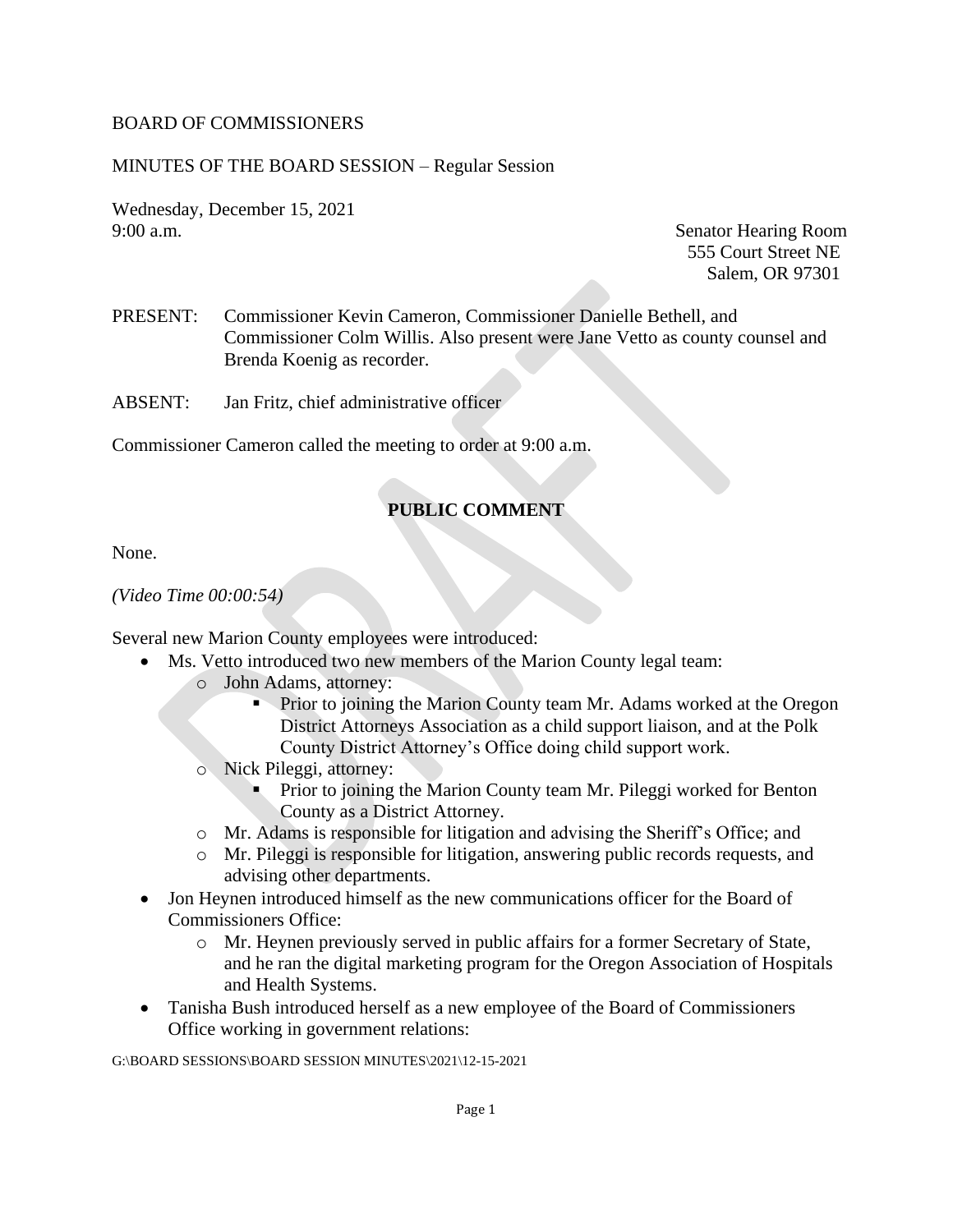- o Ms. Bush previously worked at the Texas Department of Insurance as the assistant director of external relations; and
- o Ms. Bush attended Lewis & Clark Law School.

# **PRESENTATION**

*(Video Time 00:09:27)*

## 1. Wildfire recovery update. –Matt Lawyer

# *Summary of presentation:*

- It has been 15 months since the fires;
- The number of dwelling and septic permits issued increases slightly every month:
	- o 43 percent of homes needing repair or replacement have applied for building permits; and
	- o 57 percent of homes needing repair or replacement have applied for septic permits.
- An estimated 67.5 percent of properties have been cleaned up;
- An estimated 74.5 percent of hazardous trees have been removed;
- The following is the progress of the short-term housing project located within the City of Gates:
	- o The land use application was submitted;
	- o The septic system permit will soon be submitted to the Department of Environmental Quality; and
	- o The application for the purchase of the tiny homes is being worked on and is estimated to be completed next week.
- The following is the progress of the short-term housing project located within the North Santiam State Park:
	- o The contracts for due diligence are being finalized; and
	- o Work is continuing on the engineering for the cabins.
- On December 7, 2021, a joint work session was held with Marion County and Linn County:
	- o The following topics were discussed:
		- North Santiam Wastewater Master Plan;
		- The economic impact and opportunities analysis;
		- The health impact assessment; and
		- The community visioning and strategic plans.
	- o The majority of the plans were finalized.

# *Board discussion:*

- Commissioner Bethell thanked the United Way for their participation in the Keizer Holiday Lights Parade:
	- o The United Way displayed the tiny home they purchased and donated to a wildfire impacted family.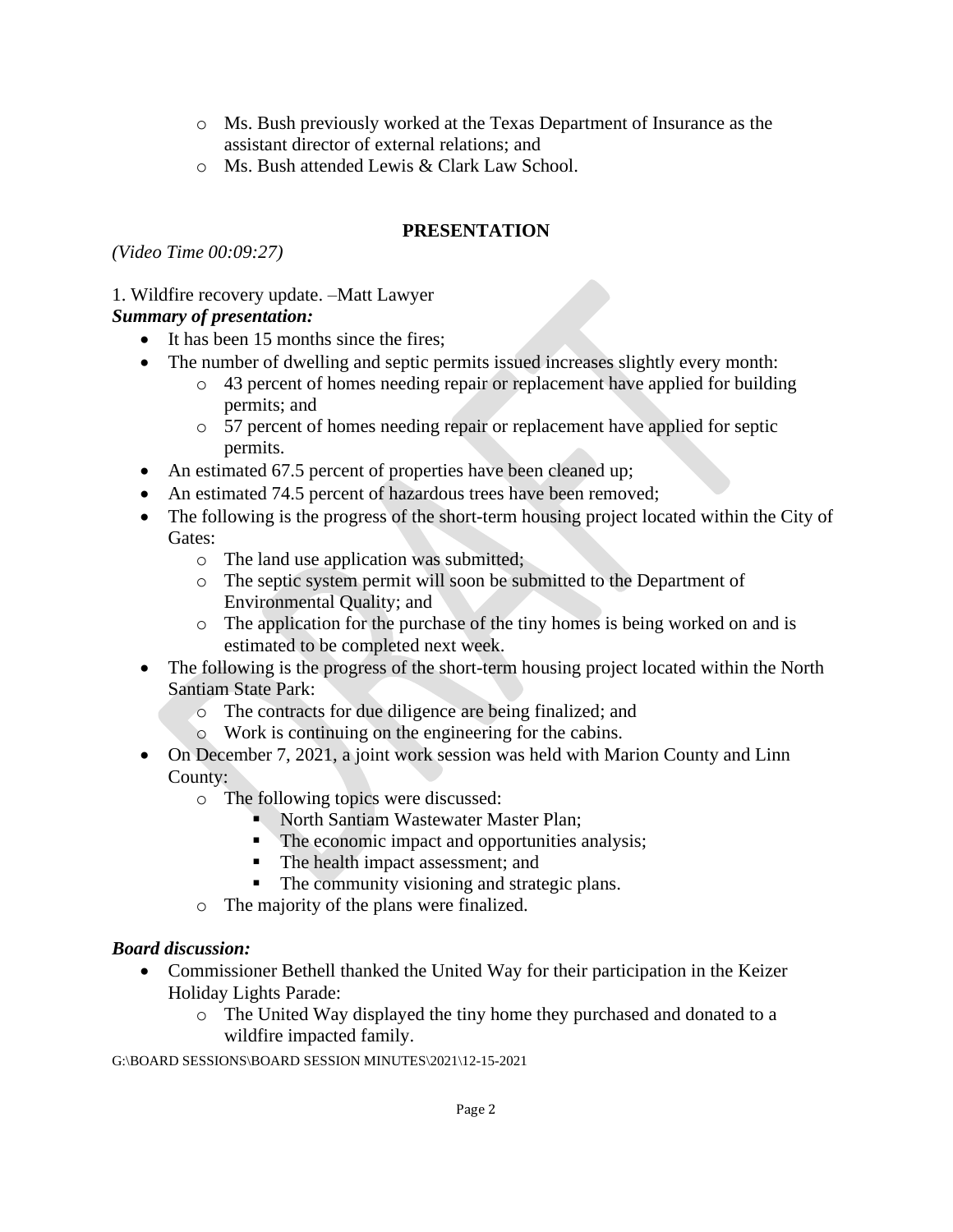- The United Way has provided tiny homes to two families;
- The United Way is working on a senior housing project in Salem; and
- Seniors are one of the highest at-risk populations for becoming homeless.

#### **CONSENT**

*(Video Time 00:16:11)*

#### FINANCE

2. Approve Amendment #7 to the Cable Franchise Agreement with Wave Division VII, LLC, doing business as Wave Broadband, to extend the term of the contract through December 31, 2022, for the continuation of cable television services in Marion County.

> **MOTION:** Commissioner Willis moved for approval of the consent agenda. Seconded by Commissioner Bethell; motion carried. A voice vote was unanimous.

# **ACTION**

*(Video Time 00:17:03)*

# BOARD OF COMMISSIONERS

Board Committee Appointments

#### Marion County Fair Board

3. Consider approval of three orders reappointing Mike Adams, Shannon Gubbels, and Ken Outfleet to the Marion County Fair Board with terms ending December 31, 2024. –Tamra Goettsch

### *Summary of presentation:*

- There are seven members on the Marion County Fair Board;
- The fair is always accepting applications for key volunteers;
- Key volunteers are trained on fair operations, and they are considered for vacancies on the fair board;
- Mr. Adams is currently serving his third term as fair board chair; and
- Mr. Adams was present and spoke of his goal of recruiting more key volunteers.

#### *Board discussion:*

- The commissioners thanked Mr. Adams and the rest of the fair board for their service;
- Commissioner Bethell asked for more information on the definition of a key volunteer so the Board's Office can assist with recruitment efforts; and
- The statute only allows seven board members so key volunteers fill critical roles.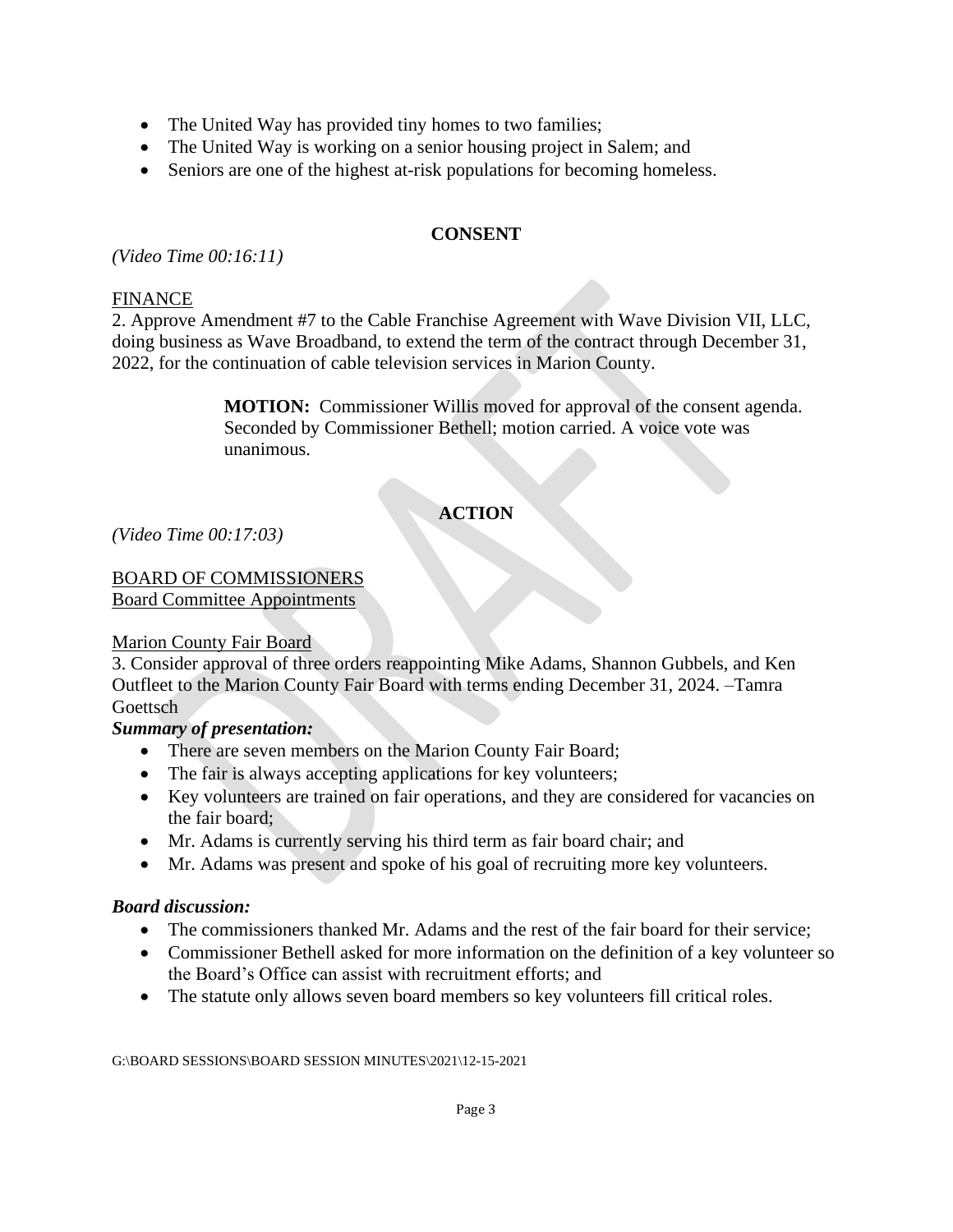**MOTION:** Commissioner Bethell moved to approve three orders reappointing Mike Adams, Shannon Gubbels, and Ken Outfleet to the Marion County Fair Board with terms ending December 31, 2024. Seconded by Commissioner Willis; motion carried. A voice vote was unanimous.

*(Video Time 00:24:24)*

Marion County Local Alcohol and Drug Planning Committee

4. Consider approval of two orders appointing Josh Lair and Carlos Obed Texidor Maldonado to the Marion County Local Alcohol and Drug Planning Committee with a term ending December 31, 2025. –Cydney Nestor

*Summary of presentation:*

- The Local Alcohol and Drug Planning Committee (LADPC) is a long-standing advisory committee in Marion County;
- The LADPC is comprised of community members who help support and make recommendations to the Health Department and to the Board of Commissioners on issues related to addiction treatment services;
- In the past the committee has had low membership;
- Mr. Lair introduced himself and gave the following background information:
	- o Mr. Lair previously worked for Marion County in the Law Enforcement Assisted Diversion program.
- Mr. Maldonado introduced himself and gave the following background information:
	- o Mr. Maldonado has worked in various behavioral health positions in Marion County including the following:
		- Clinician at Student Opportunity for Achieving Results (SOAR);
		- Counselor for adult drug court; and
		- Clinical supervisor for Marion County.
	- o Mr. Maldonado is currently the Director of Behavioral Health at Virtual Recovery Services; and
	- o Mr. Maldonado is currently a doctoral student.

# *Board discussion:*

- The commissioners thanked Mr. Lair and Mr. Maldonado for their willingness to volunteer on the committee, and for their commitment to the community; and
- The Law Enforcement Assisted Diversion (LEAD) and SOAR programs provide positive messages and opportunities to participants.

**MOTION:** Commissioner Willis moved to approve two orders appointing Josh Lair and Carlos Obed Texidor Maldonado to the Marion County Local Alcohol and Drug Planning Committee with a term ending December 31, 2025. Seconded by Commissioner Bethell; motion carried. A voice vote was unanimous.

*(Video Time 00:31:47)*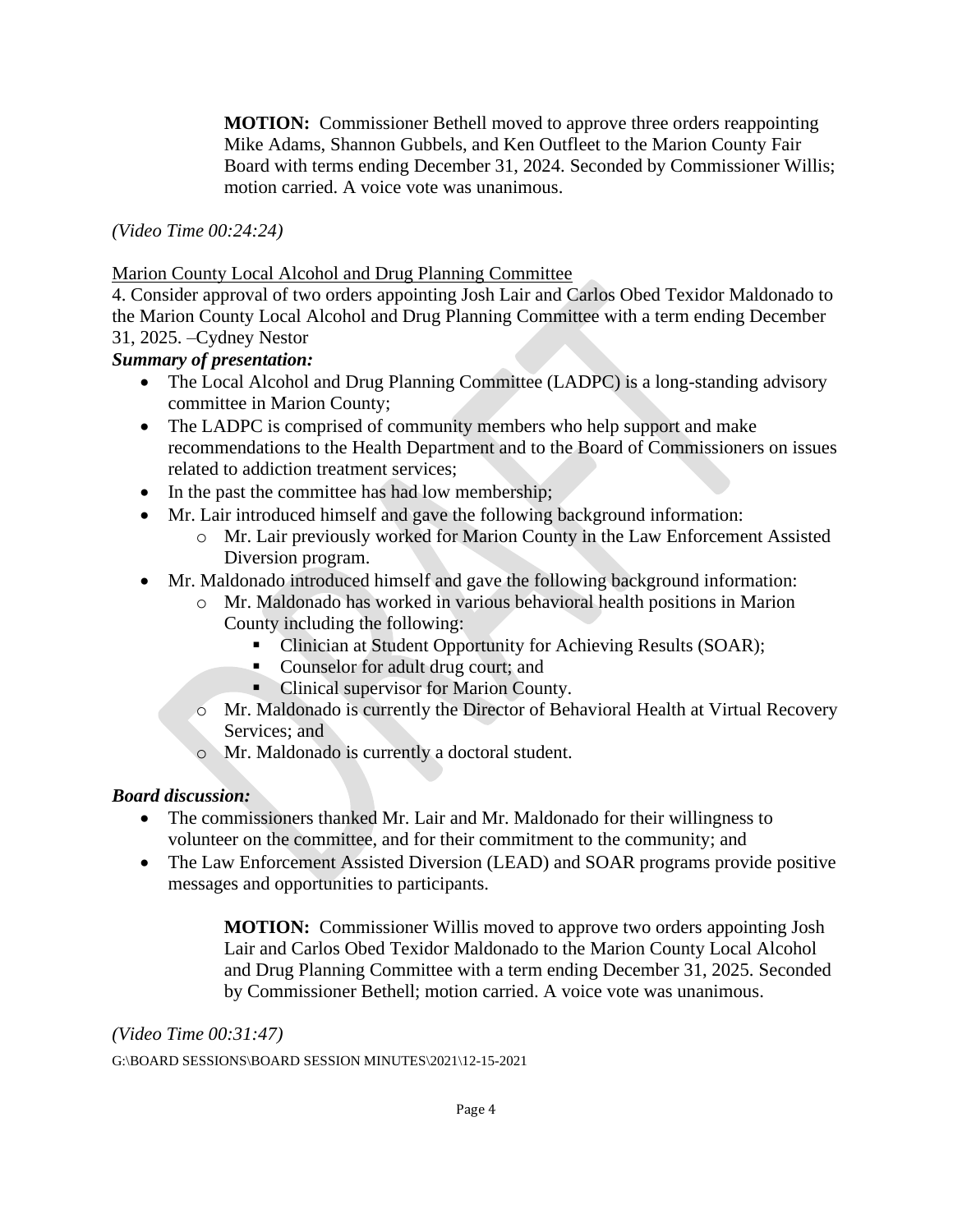Marion County Mental Health Advisory Board

5. Consider approval of four orders appointing Earlene Camarillo, Dr. Satyanarayana Chandragiri, Valeri Geer, and Dr. Leon O. Harrington to the Marion County Mental Health Advisory Committee (MHAC) with terms ending December 31, 2025; and three orders appointing Kristin Kuenz-Barber, Michael Mann, and Nichole Miller to the MHAC with terms ending June 30, 2025. –Cydney Nestor

# *Summary of presentation:*

- MHAC is a new advisory committee;
- MHAC will be comprised of a blend of individuals, including those who have lived experience in the mental health system;
- Mr. Mann introduced himself and gave the following background information:
	- o He has struggled with mental health issues and was fortunate to have a great personal support system; and
	- o He would like individuals with mental health issues to feel like they belong to a caring and supportive community.
- Ms. Geer introduced herself and gave the following background information:
	- o She is the legal guardian of an adult who has a severe and debilitating mental health disorder that results in the individual often being in unsafe environments;
	- o She is coming to the committee with experience, through her ward, of the criminal justice system;
	- o She would like to help find ways to better serve individuals like her ward; and
	- o She is the co-leader of Hope Connection, a support group for individuals who have a family member experiencing mental illness.

# *Board discussion:*

- The commissioners thanked Mr. Mann and Ms. Geer for their advocacy and for volunteering to be a part of the new committee;
- It is valuable to have appointees with practical experience;
- There are challenges around providing better mental health services including the lack of resources; and
- A lot of individuals with mental health issues lack personal support systems.

**MOTION:** Commissioner Bethell moved to approve four orders appointing Earlene Camarillo, Dr. Satyanarayana Chandragiri, Valeri Geer, and Dr. Leon O. Harrington to the Marion County Mental Health Advisory Board (MHAC) with terms ending December 31, 2025; and three orders appointing Kristin Kuenz-Barber, Michael Mann, and Nichole Miller to the MHAC with terms ending June 30, 2025. Seconded by Commissioner Willis; motion carried. A voice vote was unanimous.

*(Video Time 00:44:41)*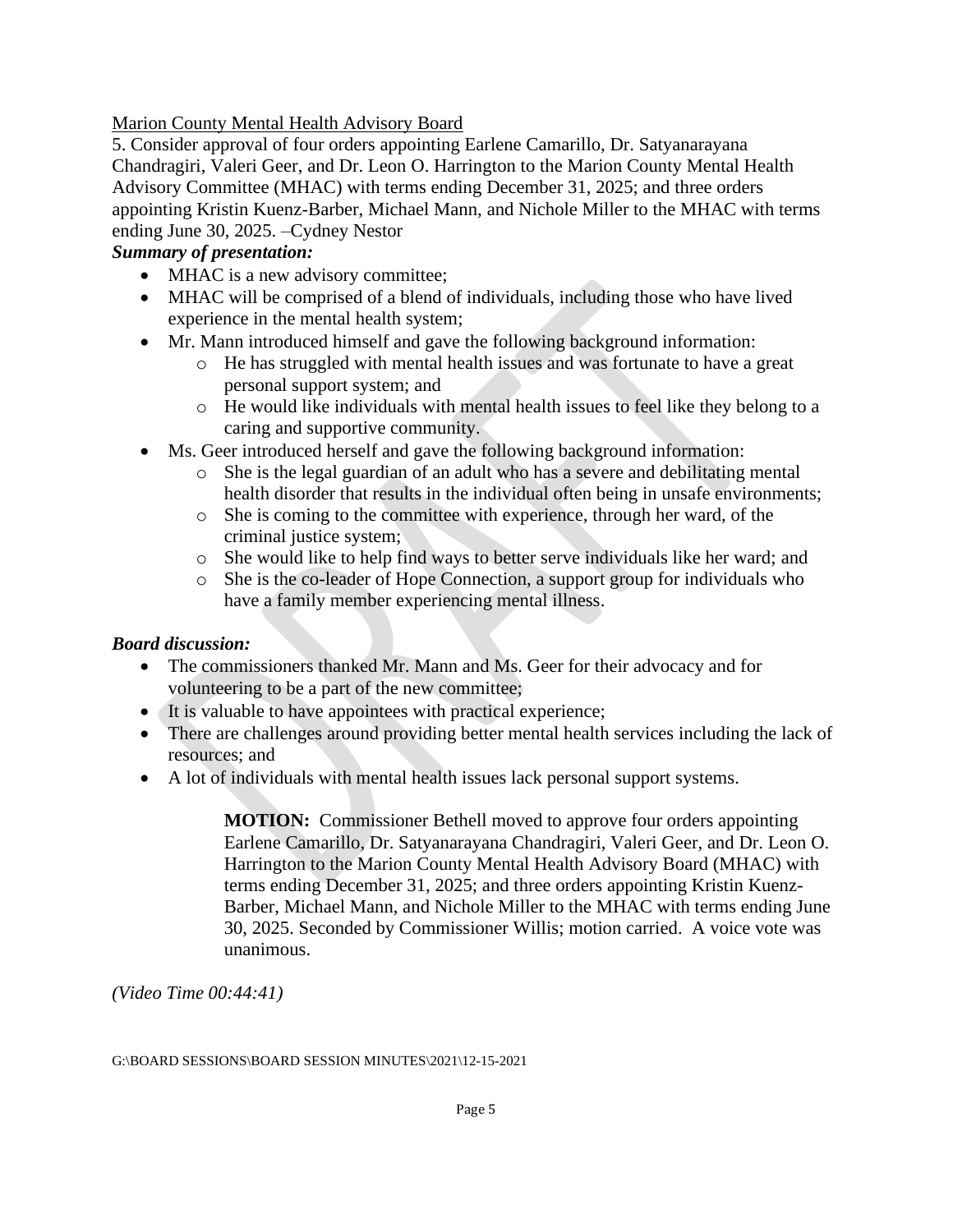Board of Trustees of the Public Defender of Marion County, Inc.

6. Consider approval of an order reappointing Shaney Starr to the Board of Trustees of the Public Defender of Marion County, Inc. with a term ending December 31, 2024. –Sherry Lintner *Summary of presentation:* 

- The mission of the Public Defender of Marion County is to provide high quality, cost effective criminal defense to qualified individuals;
- The board of trustees is the governing body of the Public Defender of Marion County, a non-profit organization;
- Ms. Starr has served on the board since August 2018;
- The board of trustees supports Ms. Starr's reappointment; and
- Ms. Starr introduced herself and gave the following update on what the board of trustees and the organization have been working on:
	- o An executive director was hired;
	- o A new data and case management system was implemented;
	- o A goal has been set to hire a social worker that can help with case management; and
	- o Ms. Starr also serves on the Public Safety Coordinating Council and brings that experience with her when serving on the board of Trustees of the Public Defender.

## *Board discussion:*

- There are a maximum number of cases that the organization's attorneys can handle; and
- Each of the organization's attorneys is qualified to handle different types of cases.

**MOTION:** Commissioner Willis moved to approve an order reappointing Shaney Starr to the Board of Trustees of the Public Defender of Marion County, Inc. with a term ending December 31, 2024. Seconded by Commissioner Bethell; motion carried. A voice vote was unanimous.

*(Video Time 00:53:11)*

# Salem Foundation Distribution Committee

7. Consider approval of an order reappointing Terry Hancock as the Marion County Member of the Salem Foundation Distribution Committee with a term beginning January 1, 2022 and ending December 31, 2026. –Sherry Lintner

# *Summary of presentation:*

- The Salem Foundation is a charitable trust that was established in 1930;
- The foundation has a long history of charitable giving within the community;
- The Board of Commissioners appoints one position to the committee;
- Mr. Hancock has been on the committee since December 2015; and
- Mr. Hancock introduced himself and described the work of the foundation:
	- o He has lived in the community for 32 years;
	- o The foundation has had large impacts on local charities;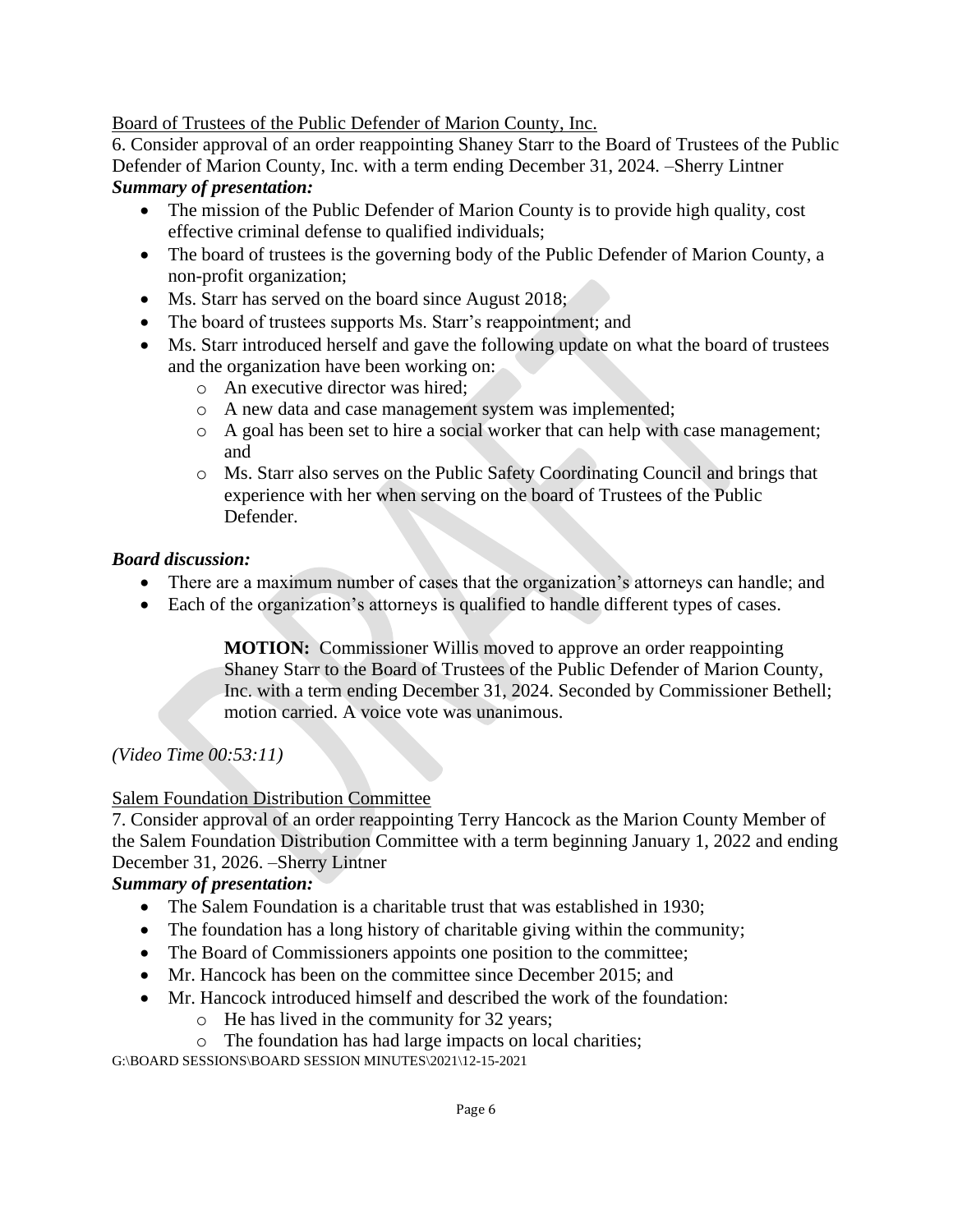- o During 2020 the foundation provided \$2.4 million to local organizations; and
- o As a member of the foundation Mr. Hancock reviews grant applications.

### *Board discussion:*

- If the committee allows, Mr. Hancock agreed to provide the commissioners a yearly summary of the foundation's work;
- The foundation has supported the following areas of need in the community:
	- o Housing;
	- o Mental health;
	- o Children;
	- o The arts;
	- o Animals; and
	- o The environment.
- The foundation has supported the following organizations in the past:
	- o Salem Leadership Foundation;
	- o Salvation Army facilities; and
	- o Union Gospel Mission.

**MOTION:** Commissioner Bethell moved to approve an order reappointing Terry Hancock as the Marion County Member of the Salem Foundation Distribution Committee with a term beginning January 1, 2022 and ending December 31, 2026. Seconded by Commissioner Willis; motion carried. A voice vote was unanimous.

*(Video Time 01:02:47)*

### FINANCE

8. Consider approval of the Corporate Procurement Card Services Agreement with Bank of America to provide procurement card services to county departments through December 31, 2027. –Jeff White

### *Summary of presentation:*

- Marion County has used Bank of America for these services for several years;
- There are over 200 purchase cards throughout the county, with a yearly expenditure of approximately \$1.9 million;
- The Finance Department brought a special procurement request to the board:
	- o The procurement was posted, and no protests were received.
- Changing to another vendor will require substantial work.

### *Board discussion:*

• None.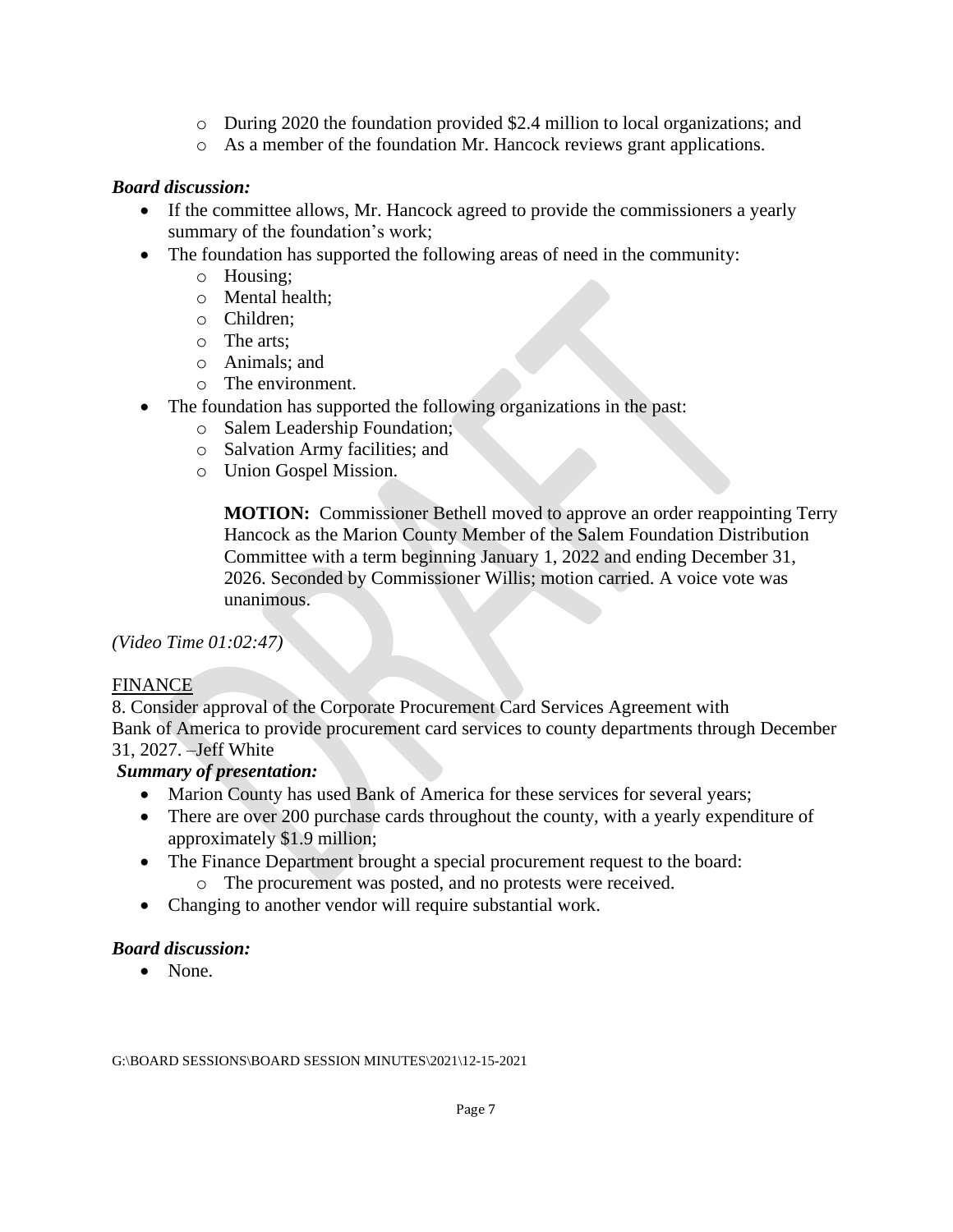**MOTION:** Commissioner Willis moved to approve the Corporate Procurement Card Services Agreement with Bank of America to provide procurement card services to county departments through December 31, 2027. Seconded by Commissioner Bethell; motion carried. A voice vote was unanimous.

*(Video Time 01:05:46)*

## HEALTH AND HUMAN SERVICES

9. Consider authorizing the Marion County Health and Human Services Department to submit the Behavioral Health Resource Network (BHRN) grant application to the Oregon Health Authority for screening, assessment, treatment, and recovery services for substance use disorders. –Ryan Matthews and Cydney Nestor

## *Summary of presentation:*

- The amount of the grant application is \$10,920,611.58;
- The primary focus of the funding opportunity is to increase access to substance use treatment;
- The top three priorities in the Community Health Improvement Plan are:
	- o Access for substance use treatment;
	- o Housing; and
	- o Behavioral health supports.
- The grant is an opportunity to build infrastructure and bring needed resources into the community;
- The grant provides the county an opportunity to look at innovative methods in addiction treatment services including the following:
	- o Staff addiction treatment counselors and mentors 24 hours a day, every day of the year;
	- o Add supported employment staff that will focus on individuals receiving addiction treatment services:
		- The supported employment program helps individuals gain and maintain employment.
	- o Establish an Our Place, a family based transitional treatment house; and
	- o Work with Bridgeway to add short-term transitional housing for homeless individuals starting recovery services.
- Services are provided at no cost to the individual.

# *Board discussion:*

- The grant will allow the county to provide services to individuals living in rural communities; and
- Mr. Matthews and the commissioners thanked Ms. Nestor for her 15 years of service to Marion County:
	- o Ms. Nestor is leaving her role at the county on December 28, 2021 and going to work for the state.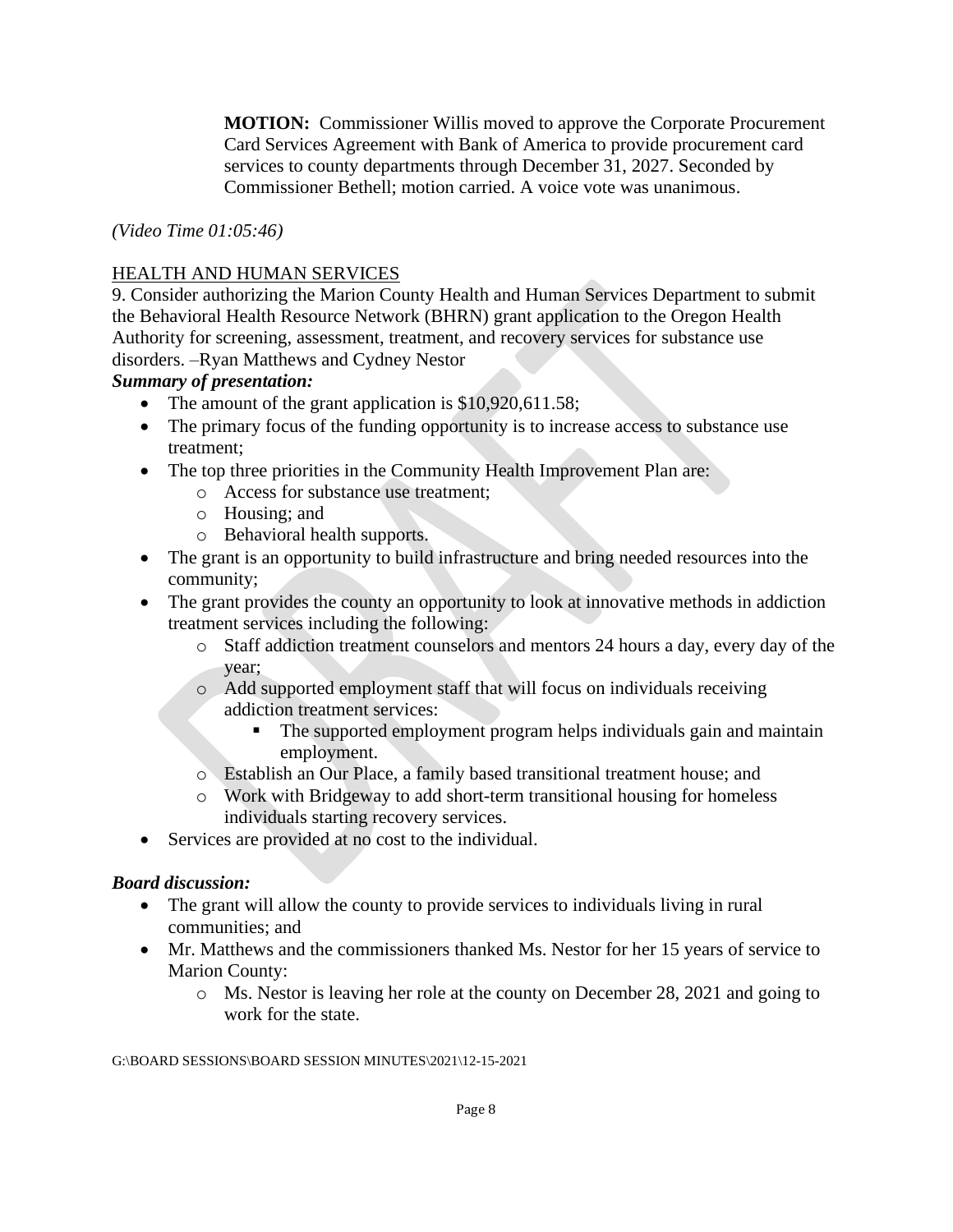**MOTION:** Commissioner Bethell moved to approve authorizing the Marion County Health and Human Services Department to submit the Behavioral Health Resource Network (BHRN) grant application to the Oregon Health Authority for screening, assessment, treatment, and recovery services for substance use disorders. Seconded by Commissioner Willis; motion carried. A voice vote was unanimous.

#### *(Video Time 01:18:39)*

10. Consider approval of the Contract for Services with Caroline Grady Castillo, M.D. in the amount of \$200,000 to serve as Public Health Medical Director for Marion County's Public Health Program from January 3, 2022, through December 31, 2022. –Katrina Rothenberger *Summary of presentation:* 

- Dr. Castillo will provide medical direction and serve as the county's public health officer for 20 hours per week;
- The public health officer is required by statute;
- The public health officer provides clinical consultation and medical direction for Health and Human Services programs; and
- Dr. Castillo has a background in infectious disease.

### *Board discussion:*

• None.

**MOTION:** Commissioner Willis moved to approve the Contract for Services with Caroline Grady Castillo, M.D. in the amount of \$200,000 to serve as Public Health Medical Director for Marion County's Public Health Program from January 3, 2022, through December 31, 2022. Seconded by Commissioner Bethell; motion carried. A voice vote was unanimous.

### *(Video Time 01:21:51)*

### HUMAN RESOURCES

11. Consider approval of Amendment #6 to the Contract for Services with Absorb Software, Inc. to add \$46,233 for a new contract total of \$246,233 and extend the term date through December 31, 2022, for the county's Enterprise Learning Management System. –Lori O'Mara and Erick Kountz

### *Summary of presentation:*

- The learning management system is used by all county employees;
- The system allows Human Resources to create electronic trainings;
- New employee orientation and mandatory classes are part of the system;
- The original system was provided by eLogic Learning, which has since been purchased by Absorb Software;
- The system is not customer friendly;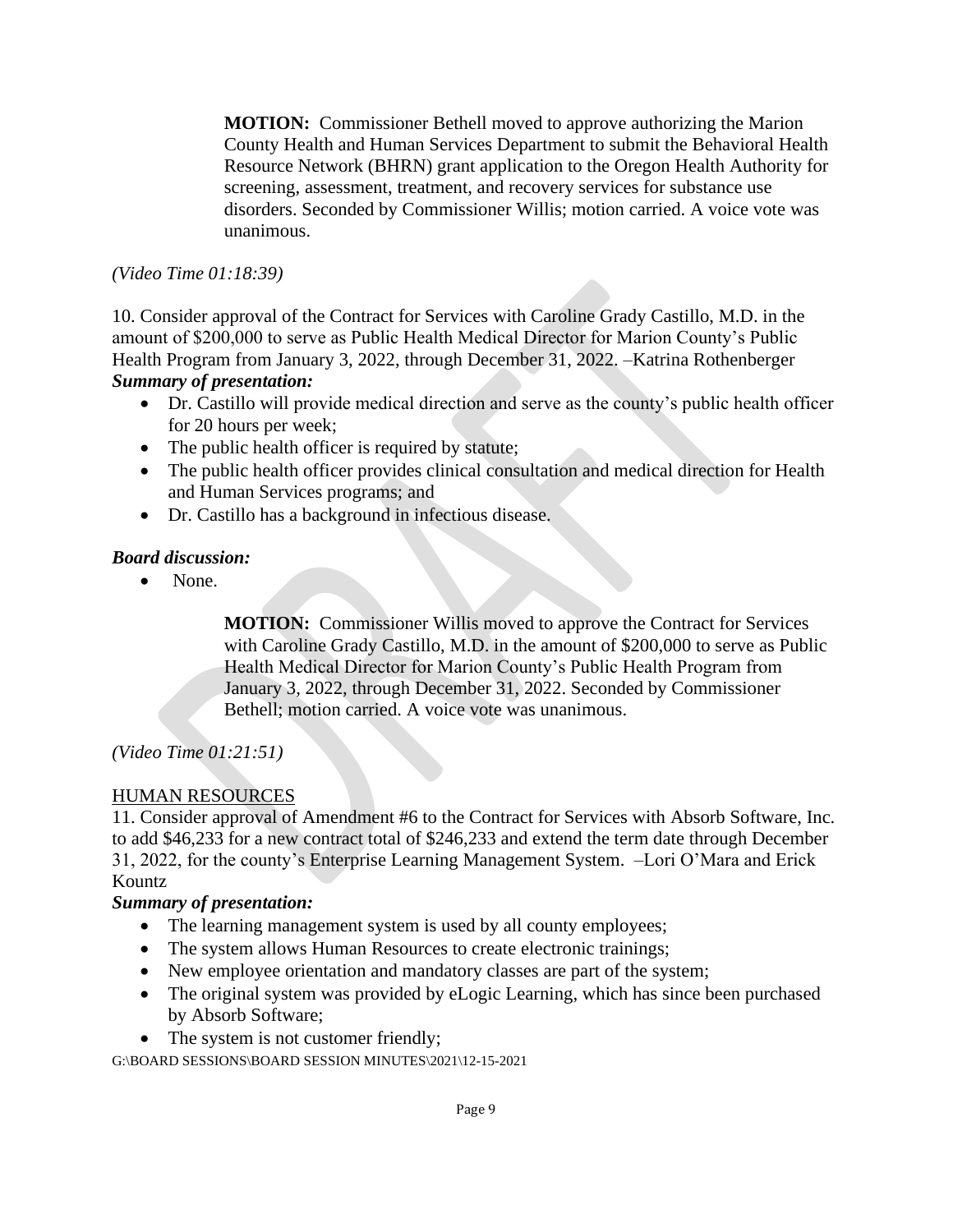- Human Resources considered looking for another solution, but the departments that would have to be involved are too busy with other projects and tasks;
- Human Resources is going to work with Absorb to try and fix some of the problems; and
- If the problems cannot be fixed other solutions will be researched.

**MOTION:** Commissioner Bethell moved to approve Amendment #6 to the Contract for Services with Absorb Software, Inc. to add \$46,233 for a new contract total of \$246,233 and extend the term date through December 31, 2022, for the county's Enterprise Learning Management System. Seconded by Commissioner Willis; motion carried. A voice vote was unanimous.

# *(Video Time 01:29:29)*

# PUBLIC WORKS

12. Consider approval of the Engineering and Related Services Contract with DKS Associates, Inc. in the amount of \$240,991.12 for the Cordon Road/Kuebler Avenue Corridor Study and Management Plan through March 31, 2024.

# –Lani Radtke

# *Summary of presentation:*

- The county has received federal grants for the project through the Salem-Keizer Area Transportation Study;
- Following are the goals of the corridor study:
	- o Maintain Cordon Road and Kuebler Boulevard as a throughway, and as an emergency Interstate 5 (I-5) bypass;
	- o Recommend access management solutions; and
	- o Identify construction needs and develop the phasing plan.
- The corridor study covers the following:
	- o Hazelgreen Road starting at I-5 and Chemawa Road;
	- o Cordon Road;
	- o Cordon Road where it turns into Kuebler Boulevard; and
	- o Kuebler Boulevard at the I-5 Kuebler interchange.
- The contract scope of work includes the following:
	- o Public involvement and outreach;
	- o Identifying the corridor vision plan;
	- o Performing analysis on existing and future transportation conditions;
	- o Recommendations for future roadway improvements;
	- o Developing and prioritizing the phasing plan;
	- o Developing the access management plan; and
	- o Providing a corridor plan summary report.
- The project will take one and a half years and is scheduled to take place from January 2022 through July 2023; and
- The total funding of \$297,000 comes from the following sources:
	- o Federal funding is \$262,551.77;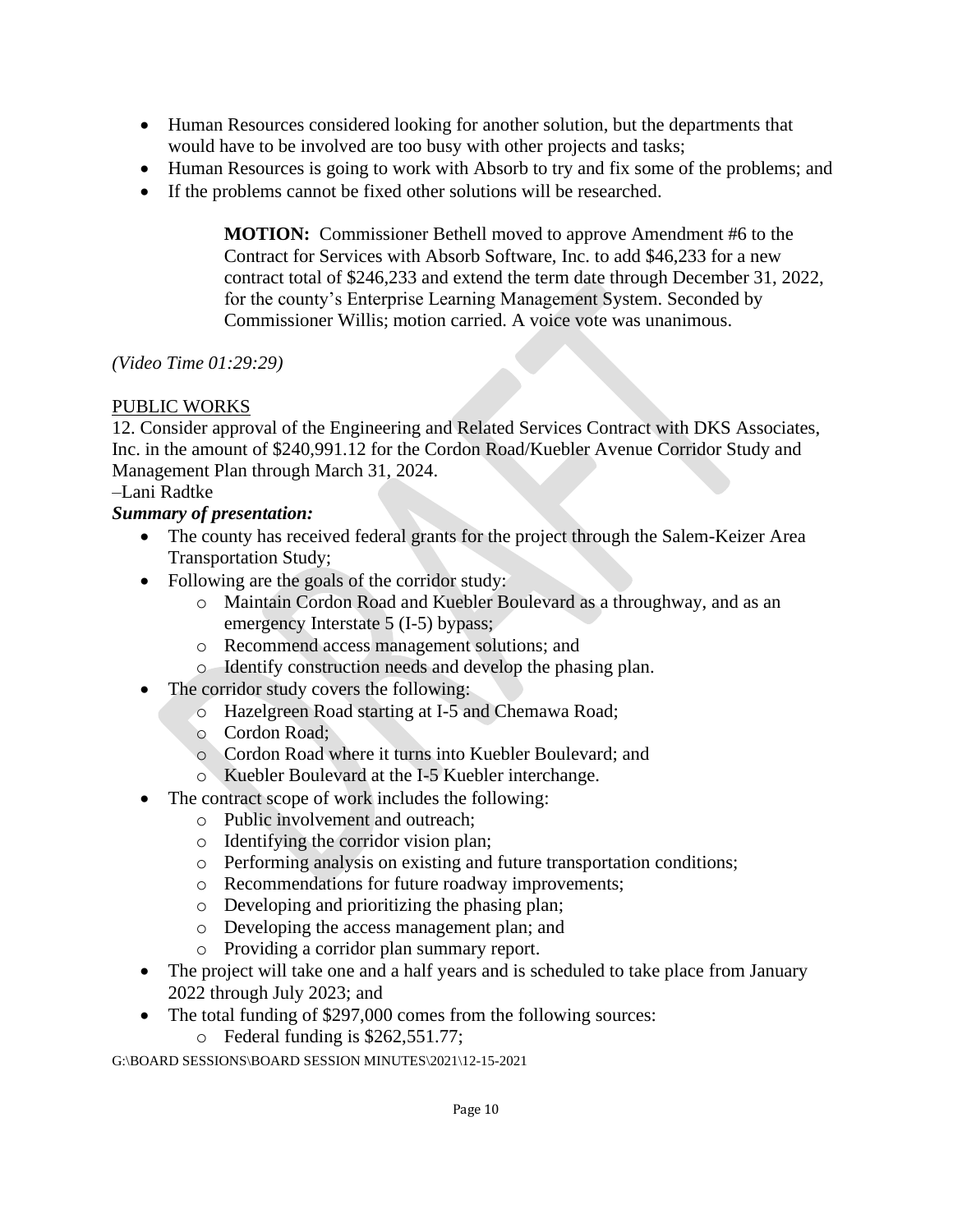- o County funding is \$25,000.23; and
- o City of Salem funding is \$9,448.

## *Board discussion:*

- The plan will help the county identify projects and priorities that may be eligible for grant funding;
- The plan will look for alternate routes in the event that I-5 is closed; and
- The Hazelgreen Road and Cordon Road interchange will be evaluated and will likely become a top priority.

**MOTION:** Commissioner Willis moved to approve the Engineering and Related Services Contract with DKS Associates, Inc. in the amount of \$240,991.12 for the Cordon Road/Kuebler Avenue Corridor Study and Management Plan through March 31, 2024. Seconded by Commissioner Bethell; motion carried. A voice vote was unanimous.

## *(Video Time 01:39:21)*

13. Consider approval of the Public Improvement Agreement with Strider Construction Company, Inc. in the amount of \$229,090 of which an estimated \$190,371.41 will be paid with federal funds and an estimated \$38,718.59 will be funded by the county for the construction of rock slope scaling, earthwork, and traffic control on North Fork Road through December 31, 2022. –Lani Radtke, Tom Kissinger, and Scot Tencza

### *Summary of presentation:*

- The contract is for two projects, one at North Fork Park and one on North Fork Road;
- Hillsides in the area have become unstable due to the loss of trees and vegetation caused by the wildfires;
- There are large rocks next to the road and within the park that could become safety hazards;
- Hazardous trees are being removed by the Oregon Department of Transportation as part of their cleanup effort;
- The following is the project scope for North Fork Road:
	- o Perform rock scaling procedures;
	- o Remove loose rock and vegetation; and
	- o Preserve and protect road surface and ditchline.
- The following is the project scope for North Fork Park:
	- o Relocate an unstable boulder;
	- o Preserve and protect existing native vegetation regrowth;
	- o Perform rock scaling; and
	- o Minimize disturbance of soil and provide erosion control.
- The low bid was submitted by Strider Construction;
- Following is the cost of the two projects:
	- o North Fork Road is \$125,960; and